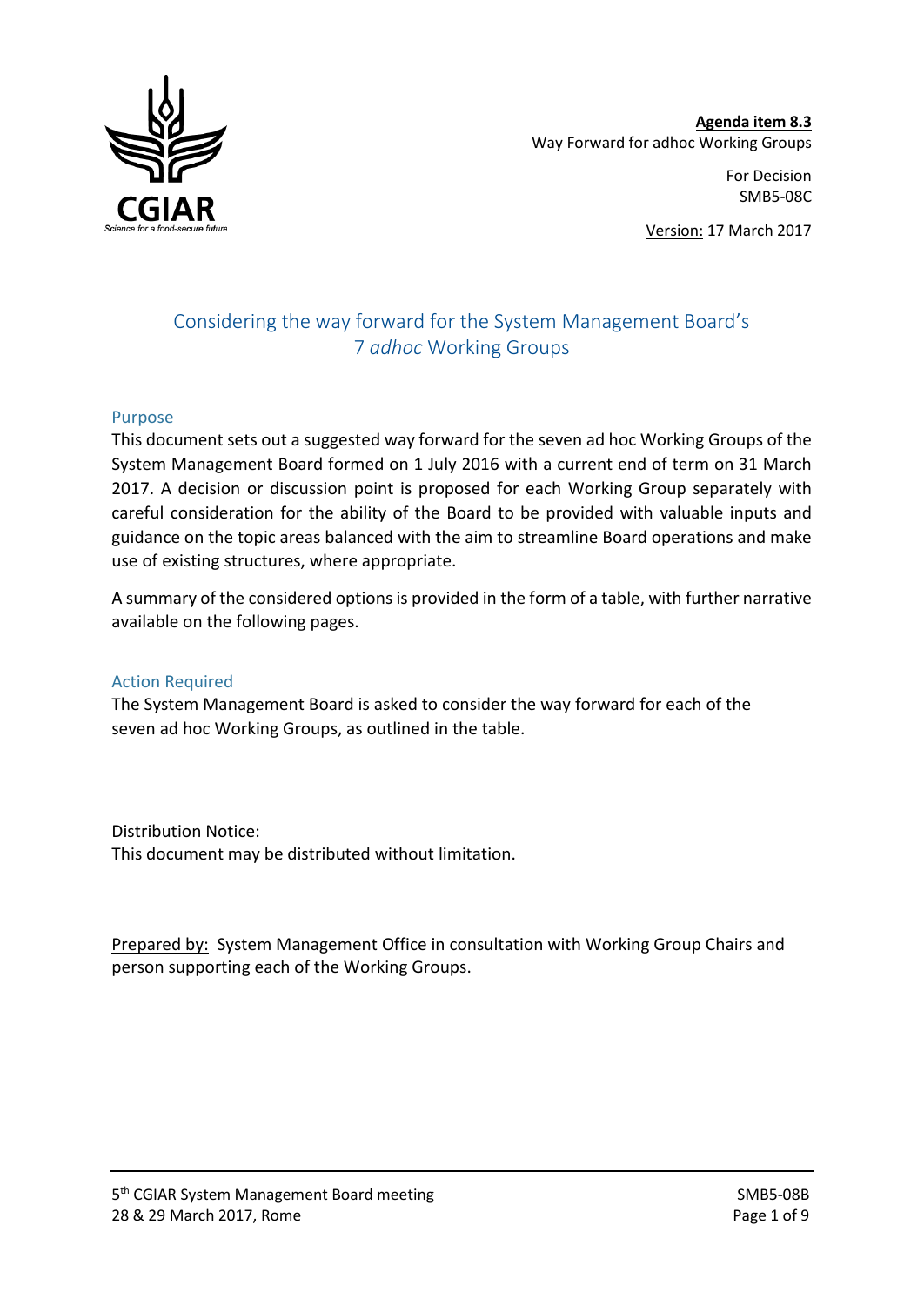#### Part A - Background

- 1. Article 9.10 of the Charter of the CGIAR System Organization ('Charter') articulates the authority of the System Management Board ('Board') to also "establish committees of the System Management Board, and other ad hoc Working Group and task teams, as it deems appropriate to carry out its work."
- 2. A summary of the Committees and Working Groups of the Board as determined by the Board at its  $1<sup>st</sup>$  Meeting, and discussed and refined by virtual means thereafter is available in the meeting papers for SMB2 in September 2016 found at: **SMB2-02**, [Ratification of System Management Board Working Groups and revised membership](http://www.cgiar.org/wp-content/uploads/2016/09/SMB2-02-Overview-SMB_Cmtes-and-WGroups.pdf)
- 3. Part B of the September 2016 document records the ad hoc working groups that have been agreed to be formed by the Board, including two additional working groups that were discussed by the Board electronically after its  $1<sup>st</sup>$  meeting, and which was the subject of a consent agenda decision at the  $2<sup>nd</sup>$  meeting to formally ratify their formation.
- 4. The term of each ad hoc working group was proposed to end on 31 March 2017 unless otherwise agreed by the Board.
- 5. Since the proposed end of term for the Working Groups falls directly after this 5<sup>th</sup> meeting of the Board, decisions on the future of each of the 7 ad hoc Working groups are proposed as part of the Agenda of this meeting.
- 6. It is important to note that pursuant to Article 9.11 of the Charter, the Board shall have two Standing Committees as follows:
	- a. Audit and Risk Committee ('ARC'); and
	- b. Strategic Impact, Monitoring and Evaluation Committee ('SIMEC').
- 7. The Audit and Risk Committee has been formed and is operating based on Terms of Reference approved by the Board during its 4<sup>th</sup> meeting on 17 December 2016.
- 8. The Strategic Impact, Monitoring and Evaluation Committee has not yet been formed, but a proposed timetable and approach is being discussed during this 5<sup>th</sup> meeting of the Board.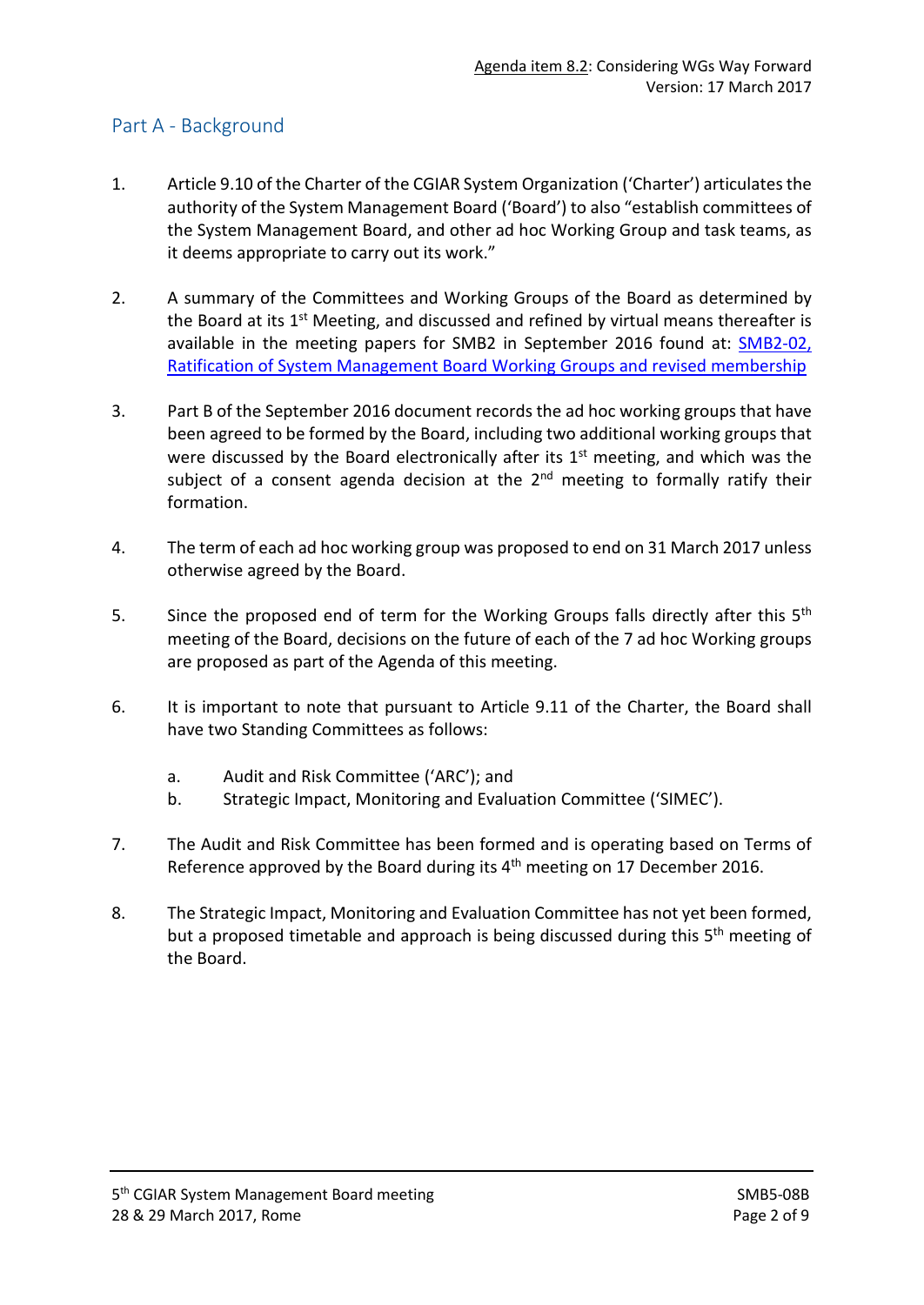# Part B – Summary of proposed decision points for the way forward for the 7 SMB ad hoc Working Groups

| NO.            | <b>WORKING GROUP</b>                                                | SUGGESTED WAY FORWARD FOR AD HOC WORKING GROUPS                                                                                                                                                                                                                                                                                                                                                                       |  |  |
|----------------|---------------------------------------------------------------------|-----------------------------------------------------------------------------------------------------------------------------------------------------------------------------------------------------------------------------------------------------------------------------------------------------------------------------------------------------------------------------------------------------------------------|--|--|
| $\mathbf{1}$   | <b>Resource</b><br><b>Mobilization</b>                              | For Decision: The Working Group proposes to the SMB to consider having an extended Working Group - and that this could<br>ideally be constituted in the form of a Standing SMB Committee on Resource Mobilization, with a set of revised TORs.                                                                                                                                                                        |  |  |
| $\mathbf{2}$   | <b>Rules of</b><br>Governance                                       | For Decision: The Working Group proposes that the Board provides a mandate for an <b>ongoing group on 'Ethics and</b><br>Governance' to carry out strategic consideration on the implementation and application of rules and key governance<br>processes.                                                                                                                                                             |  |  |
| 3              | <b>Cost Sharing for</b><br><b>Host Centers</b>                      | For Decision: The Working Group proposes that the <b>Audit and Risk Committee</b> ('ARC')- Standing Committee of the System<br>Management Board, take forward this topic particularly through its function on 'CGIAR System risk related matters' and<br>inclusion in the risk management framework being developed (Points I, j and k in ARC approved ToR)                                                           |  |  |
| 4              | <b>Funding System</b><br><b>Actions and Entities</b>                | For Decision: This Working Group is no longer needed as its topic will be addressed through the purpose and functions<br>outlined in the Terms of Reference of the two Board Standing Committees: the Audit and Risk Committee ('ARC'); and the<br>Strategic Impact, Monitoring and Evaluation Committee ('SIMEC').                                                                                                   |  |  |
| 5              | <b>CGIAR Country</b><br><b>Collaboration</b>                        | For Decision: The Working Group proposes an extension of its term until 30 June 2017 to support the implementation of a<br>proposed plan for improved design and implementation of CGIAR Country Collaboration.                                                                                                                                                                                                       |  |  |
| 6              | <b>Positioning and</b><br>engagement on<br><b>Genetic Resources</b> | For Decision: It is proposed that a Working Group on Genetic Resources is no longer needed since Working Group 6 was<br>never formally constituted but much of its original purpose was carried out by leaders of the Genebank Platform's Policy<br>Module with updates to the System Management Board.                                                                                                               |  |  |
| $\overline{ }$ | <b>Research from the</b><br>former GLDC<br>proposal                 | For Decision: It is proposed that this Working Group is no longer needed, since an SMB-endorsed Expert Group was tasked<br>to coordinate Phase 1- Scoping and Phase 2- Design for development of a proposal(s) for research from the former GLDC<br>proposal, and further Phases 3 and 4 proposed in the timetable have assigned roles for other entities to carry out activities<br>on writing, review and approval. |  |  |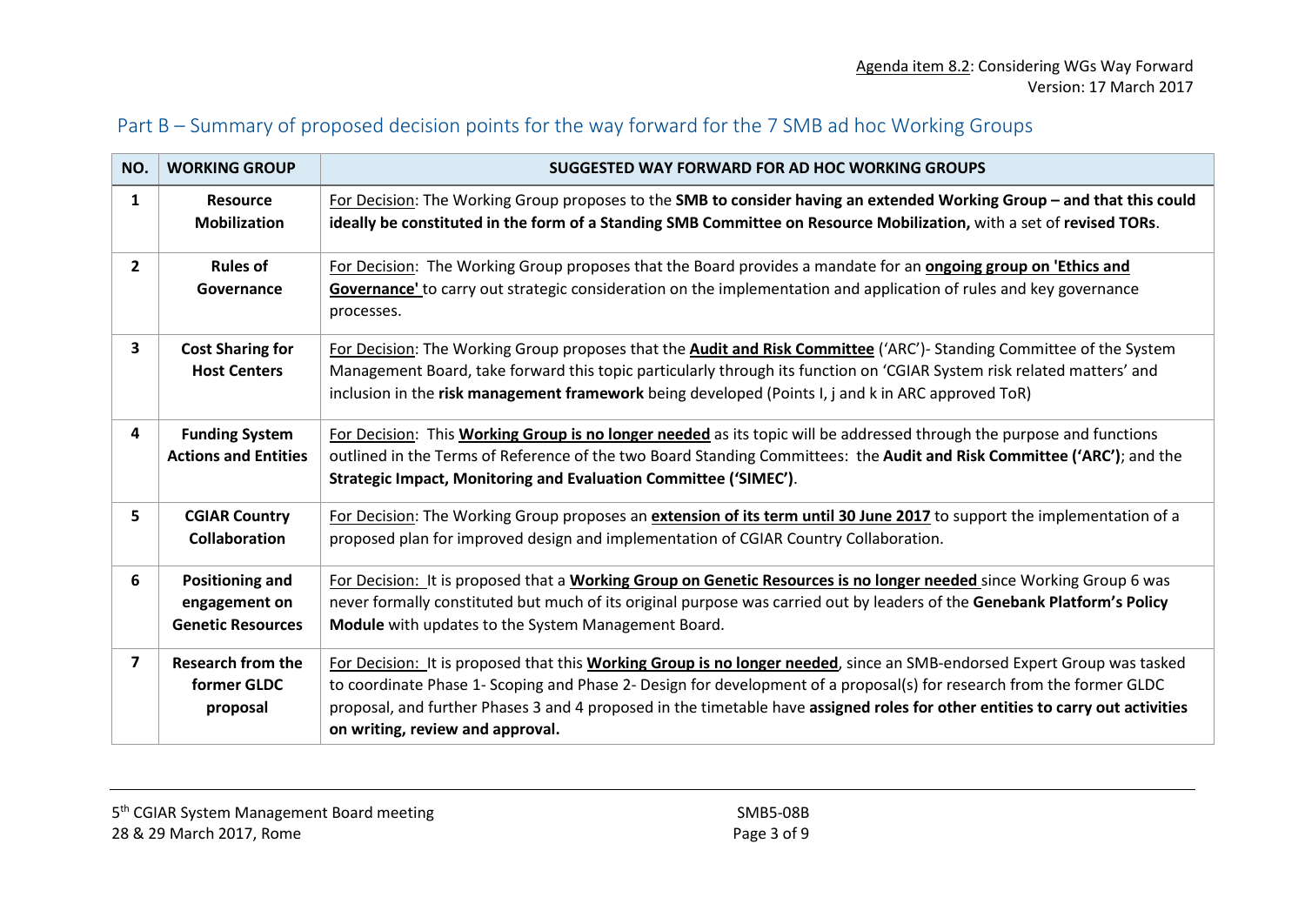# Part C – Detailed decision points and supporting information for the way forward for the 7 SMB *adhoc* Working Groups

#### Working Group 1 on Resource Mobilization

- 9. Recognizing that the Resource Mobilization Action Plan will be discussed in a separate agenda item, this decision point is based on the future of the current Working Group 1 which has a current end of term on 31 March 2017.
- 10. **For Decision**: The Working Group proposes to the **SMB to consider having an extended Working Group – and that this could ideally be constituted in the form of a Standing SMB Committee on Resource Mobilization,** with a set of **revised TORs**.

#### Working Group 2 on Rules of Governance

- 11. Noting that further topics have been put forward by the Rules of Governance Working Group in other Agenda Items, this decision point is based on the future of the current Working Group 2 which has a current end of term on 31 March 2017.
- 12. **For Decision:** The Working Group proposes that the Board provides a mandate for an ongoing group on 'Ethics and Governance' which can be a sounding board for the Board and carry out strategic consideration on the implementation and application of rules and key governance processes.
- 13. An ongoing group on Governance and Ethics would have the purpose to:
	- a. Supporting the meaningful implementation of the processes for **Declaration of Conflict of Interest**, agreed by the Board
	- b. Coordinating the development of **Rules of Procedure for the General Assembly** to be drafted by the System Management Office based on high-level principles identified at the Inaugural General Assembly of Centers, in consultation with the System Management Board and General Assembly.
	- c. Developing a proposal for a mechanism by which the **System Management Board can review its collective performance and effectiveness**
- 14. While the Working Group has made a series of recommendations to the Board and General Assembly in line with the functions set out in its Terms of Reference, an ongoing group on Governance and Ethics would take forward, but not limited to, key activities already initiated by the current Rules of Governance Working Group, including: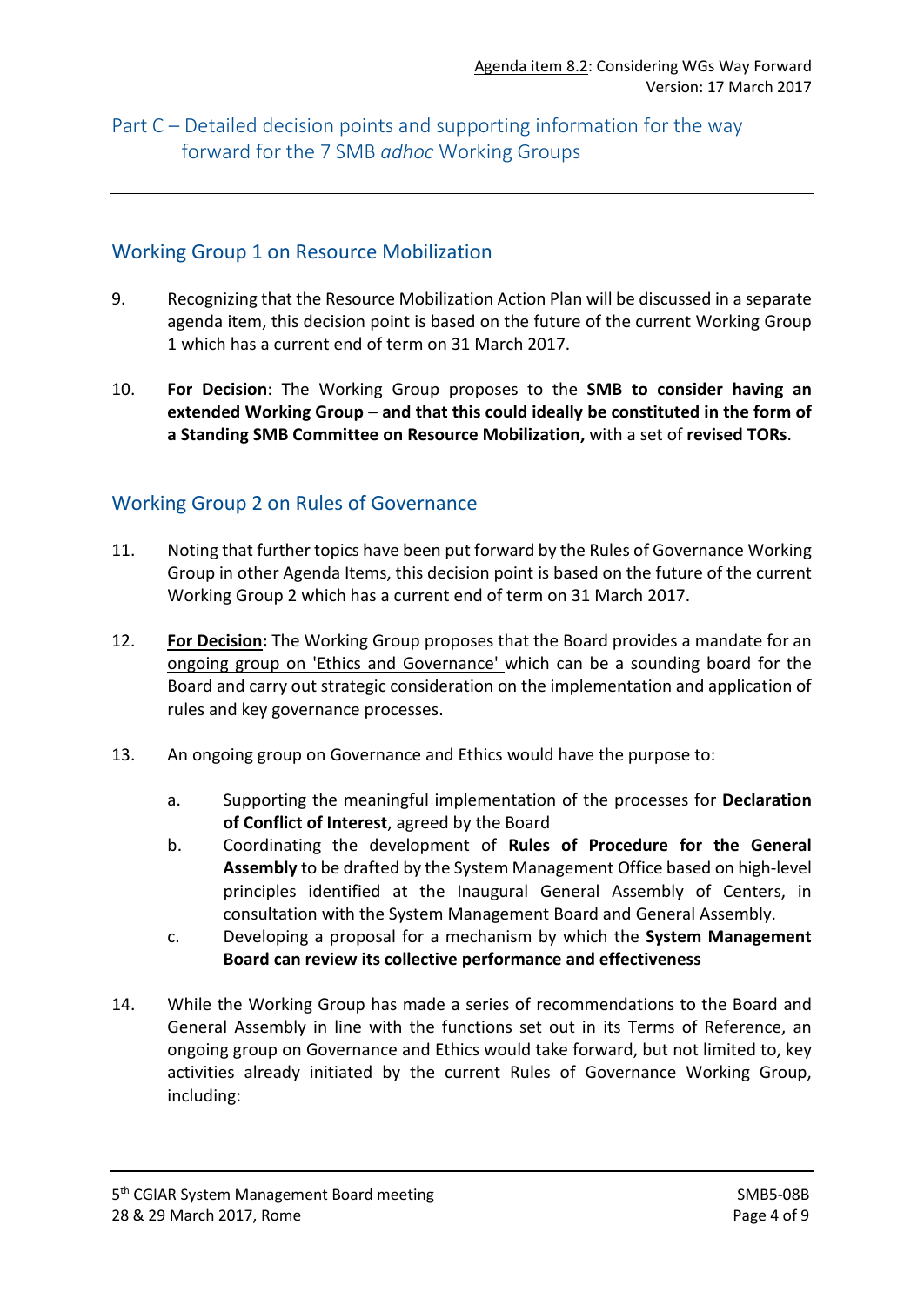- a. Be a sounding board to the System Management Board on key governance and ethics matters;
- b. Carry out any requests by the Board and its Chair to provide strategic guidance or outputs in support of governance and ethics;
- c. Give thoughtful consideration to the implementation and application of rules for the System documented in the Charter and in Rules of Procedure documents;
- d. Bring to the attention of the System Management Board, and possibly other structures, thoughtful topics on governance and ethics to maintain strong reputation, credibility and legitimacy of the System; and
- e. Help demonstrate accountability of the Board.
- 15. Recognizing that the current Working Group has its membership drawn predominantly from Center Boards, an ongoing group could seek to **increase the diversity of its composition**, without losing the oversight value that members from Center Boards bring. For practical purposes the current Working Group favors a small group of no more than 5 or 6 members with the ability to draw on specialized advice as needed.

# Working Group 3 on Cost Sharing of Host Centers

- 16. During its term, Working Group 3 has gathered up to date information on hosting arrangements across the CGIAR System and have found that while there may be some challenges associated with the different hosting arrangements by Centers, there are very few disputes that have taken place that could not be individually resolved.
- 17. While the current situation could benefit from a strong message on acceptable hosting arrangements relayed through a set of provisional principles developed by the Working Group, any more substantial issues that could emerge in the future would represent a potential risk to the System.
- 18. In fulfillment of the Charter Article 8 function (t) of the Board '*to recommend a proposal to the System Council for a risk management framework for the CGIAR System (including financial, reputational, legal, regulatory, operational and strategic risks) and escalation procedures*', the terms of reference of the Board's Audit and Risk Committee ('ARC') outline one of its functions to 'provide advice to the Board on an appropriate risk management framework for the CGIAR System (including financial, reputational, legal, regulatory, compliance, operational, ethical and strategic risks) and escalation procedures for recommendation to, and approval by, the System Council'.
- 19. A process to identify system level risks has been initiated with the General Assembly of Centers during the inaugural gathering in January 2017 and further discussed with the Center Audit Chairs during their meeting 31 January 2017.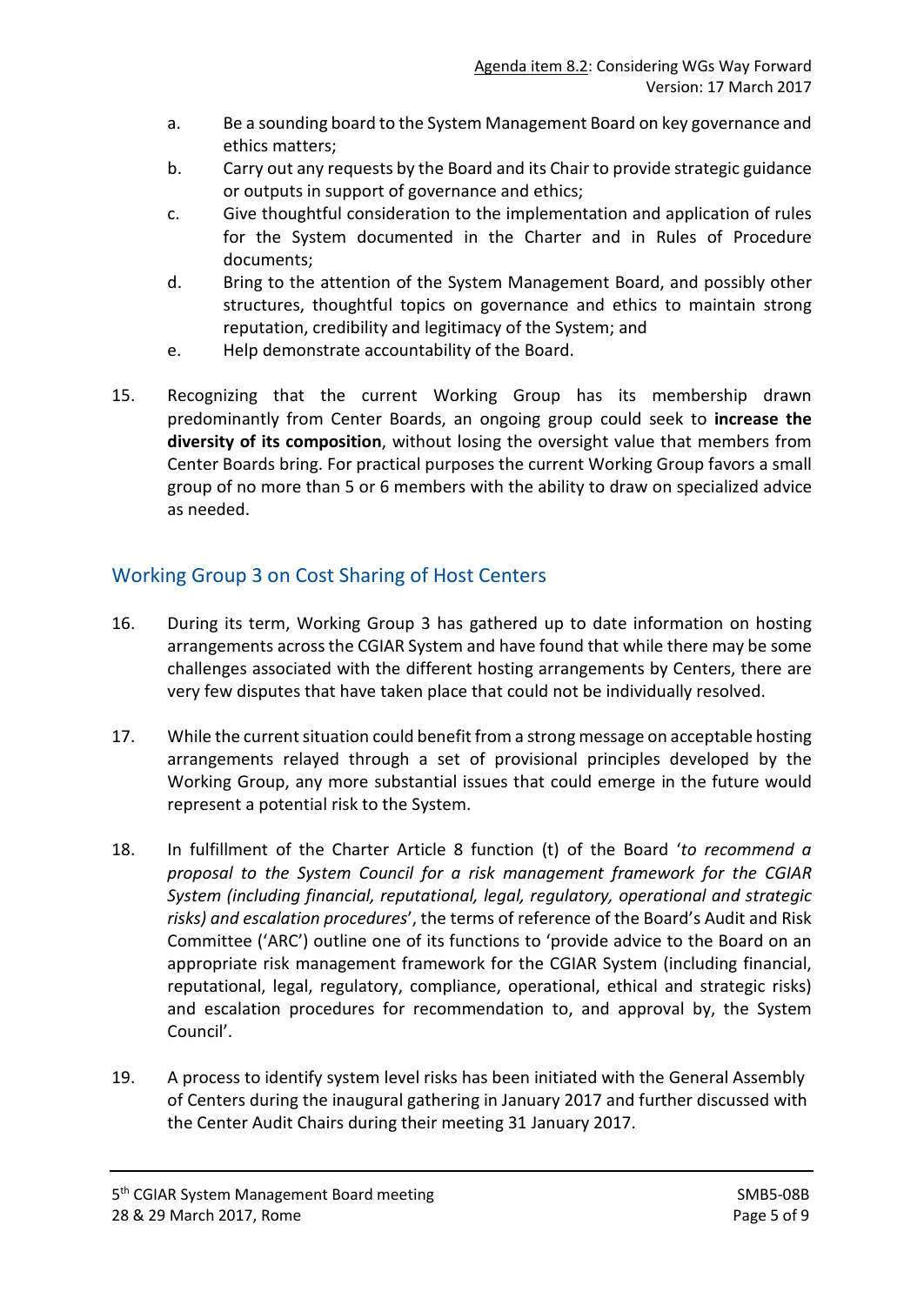- 20. An initial list of 17 non-prioritized, non-categorized (and not necessarily final or exhaustive) risks has been identified for the System to consider as it set out about to develop a risk management framework of the CGIAR System, of which some directly relate to possible risks from Center hosting arrangements such as:
	- **Risk-8**. **Inconsistent contracting policies** giving rise to the risk of negative precedents for other System elements
	- **Risk-10**. **Incoherent in-country approaches and hosting arrangements** including how we work with governments, and legal risks in countries in which we operate
	- **Risk-11. Financial fraud** Center specific cases impacting the System as a whole; the inherent risks from the CRP model; potential misappropriation of funds internally and across the many partnerships
	- **Risk-16**. **Inconsistency in indirect costs being applied across the system** possible future liability issue
- 21. **For Decision:** The Working Group proposes that building on the work that it has already done, the Audit and Risk Committee of the System Management Board will be able to take forward any further strategic consideration and provision of guidance to the Board on this matter. The Audit and Risk Committee could include the topic of Center Hosting as a **part of the risk management framework** being developed where any potential escalation in issues in this area and the risks it would pose would be monitored and addressed.

## Working Group 4 on Funding System Actions and Entities

- 22. **For Decision:** This Working Group believes it is no longer needed as the Standing Committees of the System Management Board offer opportunities to address the topic covered by this Working Group as described in their purpose or approved Terms of Reference, such that:
	- a. The **Audit and Risk Committee ('ARC')** has a function to '*provide advice to the Board on the establishment, and periodically thereafter, the ongoing effectiveness of the process for the preparation and approval of multi-year, consolidated business plans and budget projections for the administrative costs of the CGIAR System and how such costs can be financed,"* (Point L in ARC approved TOR); and
	- b. The **Strategic Impact, Monitoring and Evaluation Committee ('SIMEC')** (when formed) has '*the purpose of which shall be to assist the System Management Board in the review of research program evaluations, oversight of the strategic direction of the CGIAR System Organization and efficiency, effectiveness ad impact of the CGIAR Research according to a robust and rigorous results based management framework*' [Charter, Article 9.11(b)]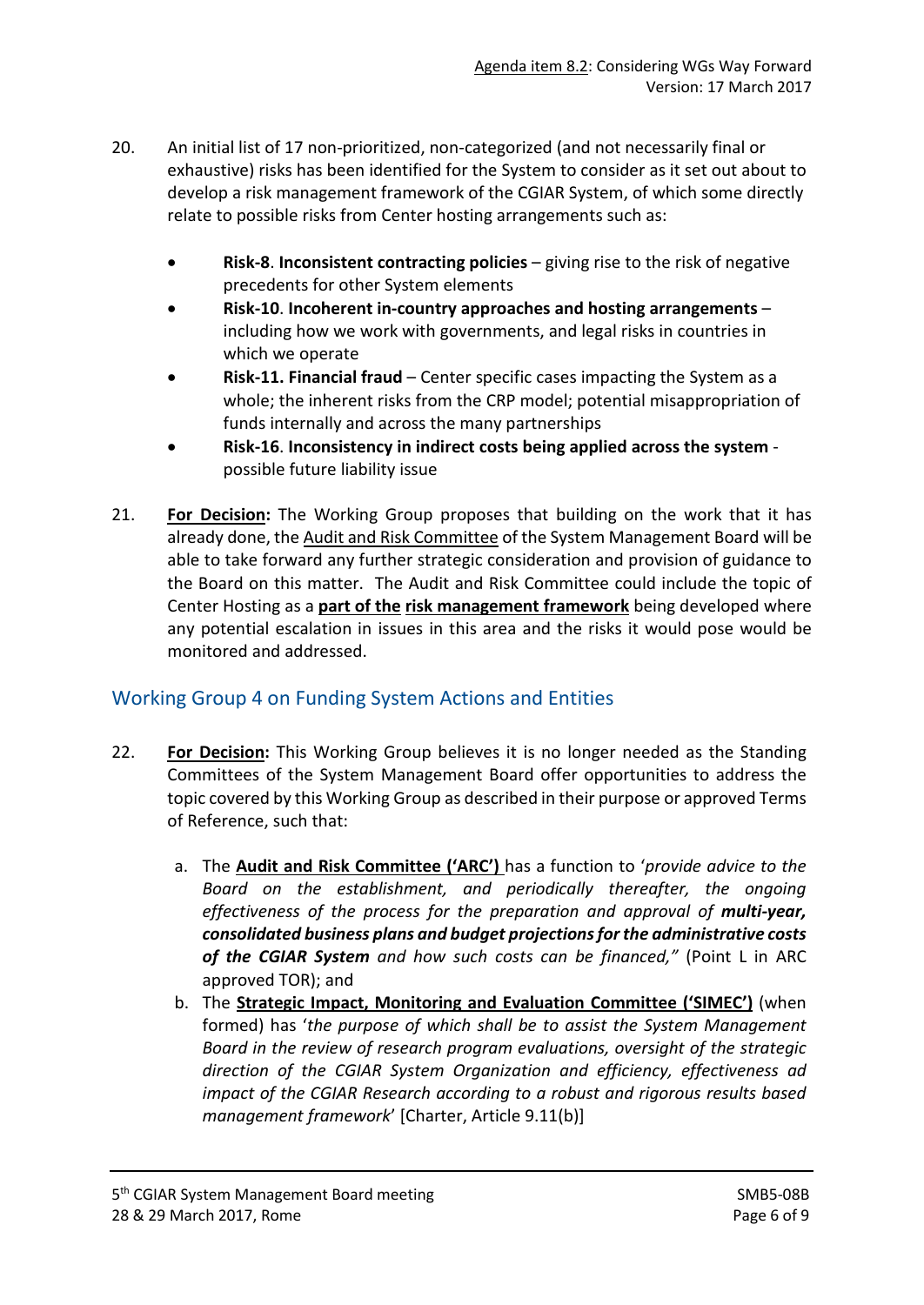# Working Group 5 on CGIAR Country Collaboration

- 23. Noting that the proposed design and plan for improved implementation of CGIAR Country Collaboration has been presented in another agenda item, this decision point focuses on the future of the Working Group 5.
- 24. **For Decision:** To support the implementation of the proposed, improved design, the Working Group recommends that the System Management Board grant an extension of its mandate until 30 June 2017 to follow the timetable of activities outlined in the table below.

| <b>Timing</b>                 | <b>Activity(ies)</b>                                                                                                                                                                                                                                                            | Goal(s)/Output(s)                                                                                                                                                                                                                                                                                                                                                                                                                          |  |  |  |
|-------------------------------|---------------------------------------------------------------------------------------------------------------------------------------------------------------------------------------------------------------------------------------------------------------------------------|--------------------------------------------------------------------------------------------------------------------------------------------------------------------------------------------------------------------------------------------------------------------------------------------------------------------------------------------------------------------------------------------------------------------------------------------|--|--|--|
| April 2017                    | <b>Sharing SMB-endorsed improved</b><br>1.<br>design of approach for awareness and<br>feedback<br>Design and deployment of a survey to<br>2.<br><b>CGIAR Center and Research Program</b><br>leadership                                                                          | 1.1 Buy-in on improved design<br>2.1 A set of up-to-date data on:<br><b>CGIAR Center and Research program</b><br>investment in activities, infrastructure<br>and personnel at Country level<br><b>Existing or planned CGIAR</b><br><b>Collaboration activities</b><br>Country interest/demand in CGIAR<br>collaboration activities<br>Donor interest/demand in CGIAR<br>collaboration<br>Other useful information                          |  |  |  |
| May 2017                      | <b>Preparation of input to Science</b><br>3.<br>Leaders meeting using Working Group<br>recommended design and analysis of<br>survey results                                                                                                                                     | 3.1 Key information to support planning of<br>the way forward for implementation of<br><b>CGIAR Country Collaboration</b>                                                                                                                                                                                                                                                                                                                  |  |  |  |
| <b>June 2017</b>              | <b>Participation in the Science Leaders</b><br>4.<br>Meeting-leading a session on CGIAR<br>Country Collaboration planning to<br>discuss the proposed improved design<br>and results of the survey, and<br>undertake planning for the way<br>forward for implementation          | 4.1 Raise awareness and get commitment<br>to implementation of an improved<br>design for CGIAR Country Collaboration<br>4.2 Using the results of the survey, a plan<br>for:<br>Country inclusion including<br>establishing participation and<br>'leadership' in each<br>Categories of Country Collaboration<br>Models<br>4.3 Discuss proposed roles and identify<br>possible areas of responsibility; plan<br><b>Community of Practice</b> |  |  |  |
| 30 June<br>2017 and<br>beyond | Way forward for CGIAR Country Collaboration through:<br><b>Implementation by Country Teams</b><br>Sharing and strengthening by CGIAR Country Collaboration Community of<br>Practice;<br>Support from System Management Office; and<br>Accountability to and guidance by the SMB |                                                                                                                                                                                                                                                                                                                                                                                                                                            |  |  |  |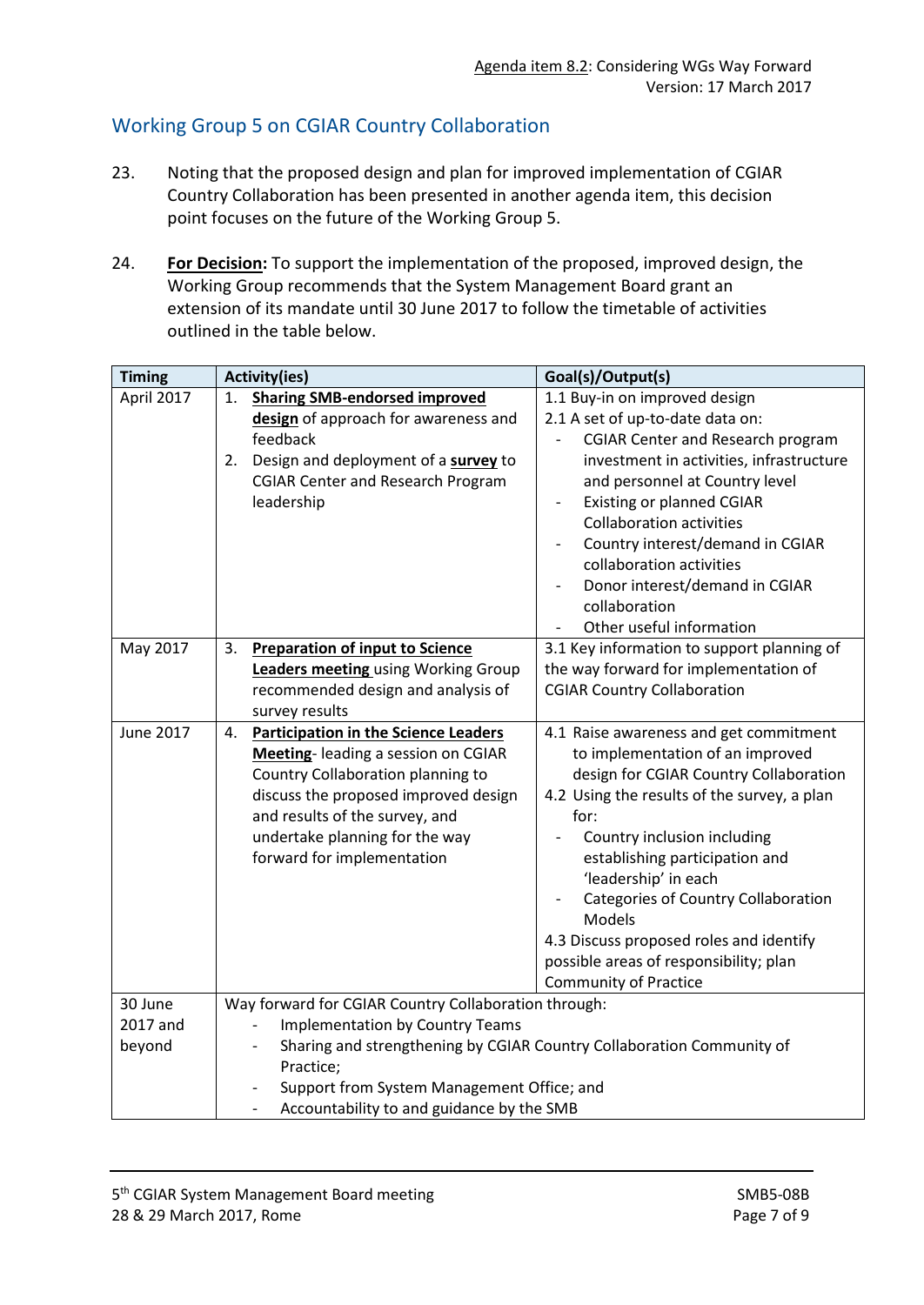## Working Group 6 on Positioning and Engagement on Genetic Resources

25. **For Decision:** It is proposed that a **Working Group on Genetic Resources is no longer needed** since Working Group 6 was never formally constituted but much of its original purpose was carried out by leaders of the Genebank Platform's Policy module with updates to the System Management Board.

# Working Group 7 on the former GLDC proposal

- 26. **For Decision:** It is proposed that this **Working Group is no longer needed**.
- 27. A proposed timetable for development of a proposal(s) for research from the former GLDC proposal presented to the Board at SMB4 in December 2016 outlinestwo Phases representing the scope of work for the expert group: Phase 1- Scoping and Phase 2- Design. Two additional Phases were outlined as indicative to cover Phase 3-Writing and Phase 4- Review and approval with roles for drafting teams, ISPC, the System Management Board, and the System Council. Table 3 sets out the timetable.

| <b>Date Range</b>           | <b>Description</b>                                                                                                                                                                                                                                                | <b>Who leads</b>                          | Who to consult                                                                                                                                    | Who to<br>approve               |  |  |  |  |
|-----------------------------|-------------------------------------------------------------------------------------------------------------------------------------------------------------------------------------------------------------------------------------------------------------------|-------------------------------------------|---------------------------------------------------------------------------------------------------------------------------------------------------|---------------------------------|--|--|--|--|
| Phase 1 - Scoping           |                                                                                                                                                                                                                                                                   |                                           |                                                                                                                                                   |                                 |  |  |  |  |
| By end January<br>2017      | <b>Expert Group TOR</b><br>$\bullet$<br>established, and Facilitator<br>Identified                                                                                                                                                                                | Working<br>Group<br>(with<br>Facilitator) | <b>System Management</b><br>Board ('Board')                                                                                                       | <b>Board</b>                    |  |  |  |  |
| February 2017               | <b>Expert Group fully</b><br>$\bullet$<br>constituted and convened<br>Expert Group scoping of<br>potential program(s),<br>platforms or other<br>initiatives                                                                                                       | Expert<br>Group                           | Working Group; Board;<br>Centers (including CRPs),<br>Funders, CGIAR advisory<br>bodies (incl. ISPC), other<br>non-CGIAR external<br>stakeholders | Expert<br>Group                 |  |  |  |  |
| Phase 2 - Design            |                                                                                                                                                                                                                                                                   |                                           |                                                                                                                                                   |                                 |  |  |  |  |
| From 1 March<br>to 31 March | Framing a call for<br>$\bullet$<br>proposal(s)<br>Board input into framing<br>$\bullet$<br>work of Expert Group and<br>overall endorsement of call<br>for proposal(s) materials*<br>Appraise System Council of<br>$\bullet$<br>call and timetable (adhoc<br>call) | Expert<br>Group                           |                                                                                                                                                   | Expert<br>Group<br>and<br>Board |  |  |  |  |